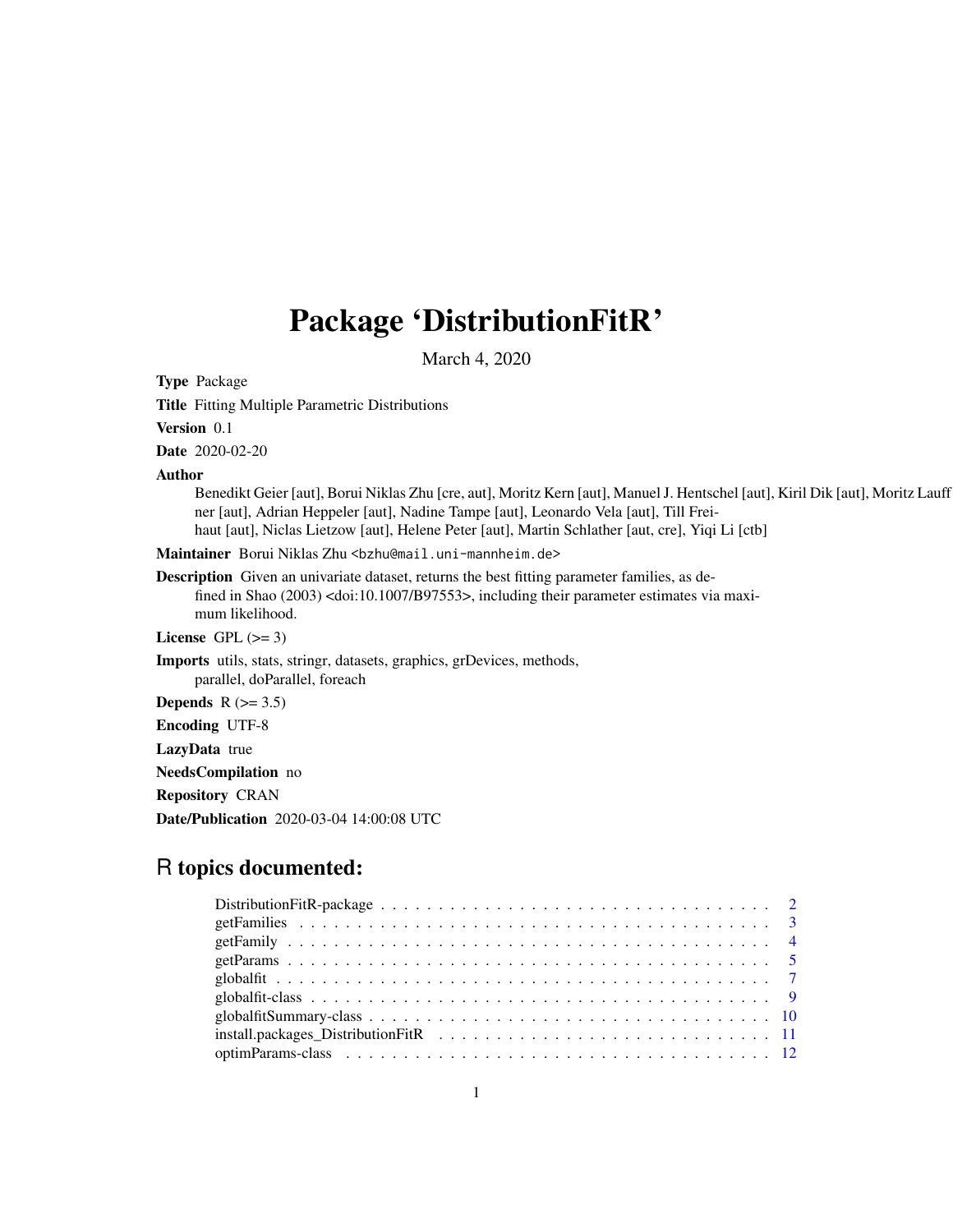#### <span id="page-1-0"></span>**Index** 2008 **[14](#page-13-0)**

# DistributionFitR-package

*Fitting Multiple Parametric Distributions*

#### **Description**

Parametric densities (or count densities) will be fitted to user-given univariate data via maximum likelihood. The user more or less only enters the data. The program automatically searches for parametric distributions and parameters thereof that best describe the data. It then returns the ten best parameter families including the fitted parameters.

DistributionFitR comes in with a standard search list of 408 parametric distribution families as given by R-packages on CRAN.

The package contains the following functions:

- [globalfit](#page-6-1) Given some univariate data, determines the best fitting parametric distributions from R-packages
- [install.packages\\_DistributionFitR](#page-10-1) Installs R-packages that contribute to Distribution-FitR's standard search list
- [getFamilies](#page-2-1) Browsing for distribution families
- [getFamily](#page-3-1) Find all distributions within a package
- [getParams](#page-4-1) For a single distribution family, parameters are determined; upper/lower limits and other chraracteristics are extracted

#### **Note**

The most relevant function is [globalfit](#page-6-1), with an S4 object as return value. See the examples on how to display the results, such as using [summary](#page-0-0) or [hist](#page-0-0). Read more on the return value in [globalfit](#page-8-1) and [globalfitSummary](#page-9-1).

For exotic packages used frequently or where parameter extraction is time-consuming, users may be interested to do the latter once with [getFamilies](#page-2-1) and save the results for subsequent usage as argument in [globalfit](#page-6-1). The functions [getFamily](#page-3-1) and [getParams](#page-4-1) are lower-level functions invoked by [getFamilies](#page-2-1), and may be of usage for other purposes.

# Author(s)

Borui Niklas Zhu, Benedikt Geier, Moritz Kern, Kiril Dik, Moritz Lauff, Manuel J. Hentschel, Adrian Heppeler, Niclas Lietzow, Till Freihaut, Tim Glockner, Nadine Tampe, Leonardo Vela, Helene Peter, Martin Schlather, Yiqi Li

Maintainer: Borui Niklas Zhu, <bzhu@mail.uni-mannheim.de>

#### References

- Zucchini, W. (2000). An introduction to model selection. *Journal of Mathematical Psychology*, 44(1), 41-61.
- Shao, J. (2003) *Mathematical Statistics* New York: Springer, ISBN 978-0-387-21718-5.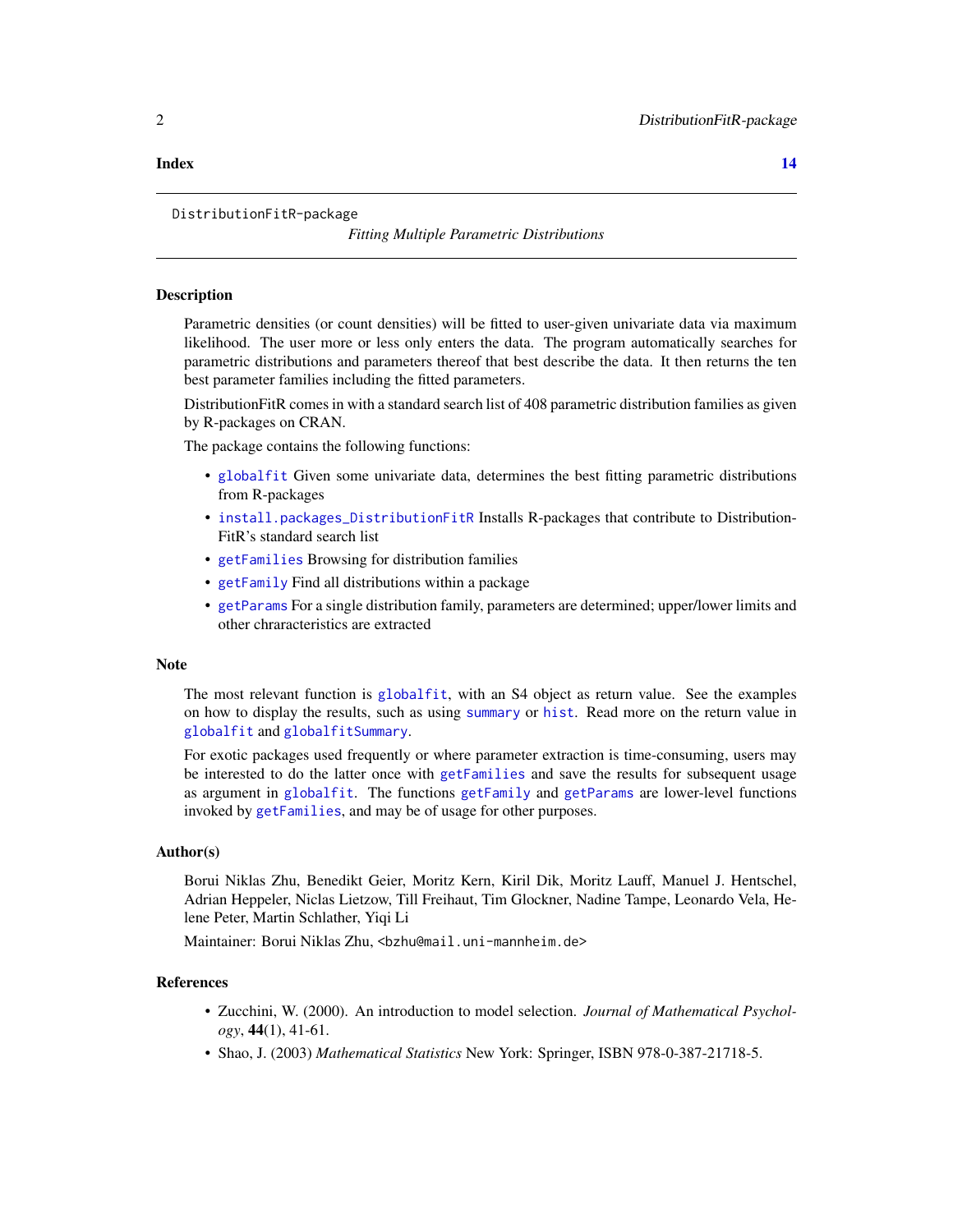# <span id="page-2-0"></span>getFamilies 3

# See Also

```
globalfit, install.packages_DistributionFitR, getFamilies, getFamily,
getParams
```
# Examples

```
# example for globalfit
data \le rnorm(n = 100, mean = 70, sd = 4)
r <- globalfit(data, cores = if(interactive()) NULL else 2)
summary(r)
# example for getFamily
str(getFamily("stats"))
# example for getParams
getParams("beta", package = "stats")
```
# <span id="page-2-1"></span>getFamilies *Lists (all) distribution families with their parameters*

#### Description

This function extracts distribution families from R-packages along with their parameters and characteristics, and scans specific packages if desired.

#### Usage

```
getFamilies(all.packages)
```
#### Arguments

all.packages character vector or missing or logical; package names in which to scan: character the distribution families given TRUE all installed packages FALSE base packages of R If missing, a list of recognized families is returned.

# Details

This function retrieves distribution families from R-packages as specified in 'arguments'. A distribution family is defined as follows:

Take the functions dnorm, pnorm, qnorm and rnorm from the package 'stats'. These functions are related to sampling, density etc. of the normal distribution. The family name is the part of the function name without the prefixes 'd', 'p', 'q', or 'r' , in this case: 'norm'.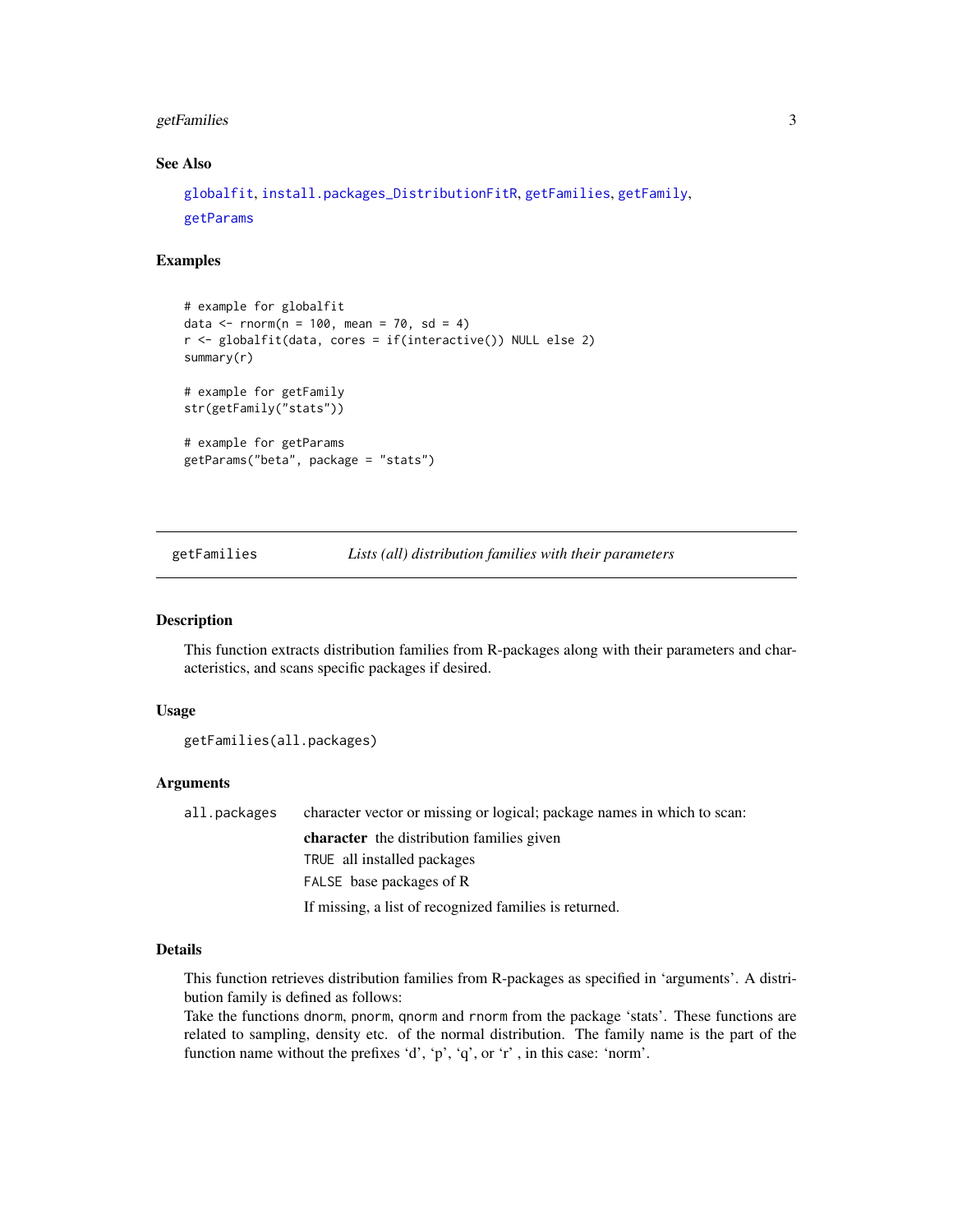# <span id="page-3-0"></span>Value

A list of lists. Each sublist pertains to exactly one distribution family (such as 'norm' from 'stats') and contains:

| package     | character; name of the package containing the family                                                                                                                                                                                                                                                                                                                                                                                                                                                                                                                                       |
|-------------|--------------------------------------------------------------------------------------------------------------------------------------------------------------------------------------------------------------------------------------------------------------------------------------------------------------------------------------------------------------------------------------------------------------------------------------------------------------------------------------------------------------------------------------------------------------------------------------------|
| family      | character; name of the family, as defined under "Details"                                                                                                                                                                                                                                                                                                                                                                                                                                                                                                                                  |
| family_info | • lower: named numeric vector; lower bounds for distribution parameters<br>• upper: named numeric vector; upper bounds for distribution parameters<br>• accepts_float: named logical vector; whether each parameter can be any<br>real number (TRUE) or only integers are valid inputs (FALSE)<br>• defaults: names numeric vector; set of default parameters that jointly<br>constitute valid input. Used for optimisation.<br>• log: logical; whether log values are provided by the density function<br>• discrete: logical; whether the distribution itself (not the parameters) takes |
|             | on discrete values only<br>• support_min: numeric; lower bound of the support, i.e. lowest value of<br>x where $f(x) > 0$ numerically for any valid parameter set, f the density<br>function<br>• support_max: numeric; upper bound of the support<br>• support_max_depends_on: named logical vector; whether support_max                                                                                                                                                                                                                                                                  |
|             | depends on the value of each parameter<br>• support_min_depends_on: named logical vector; whether support_min<br>depends on the value of each parameter                                                                                                                                                                                                                                                                                                                                                                                                                                    |
| Author(s)   |                                                                                                                                                                                                                                                                                                                                                                                                                                                                                                                                                                                            |
|             | Tim Glockner, Adrian Heppeler, Borui Niklas Zhu                                                                                                                                                                                                                                                                                                                                                                                                                                                                                                                                            |

# Examples

str(getFamilies())

<span id="page-3-1"></span>getFamily *Find all distributions in a package*

# Description

Given the name of a package, this function finds all distribution families that are provided in the package. Distributions are identified by scanning all function names in a package for the pattern r\*\*\*, p\*\*\*, q\*\*\*, d\*\*\*, (\*\*\* representing at least one character)

# Usage

getFamily(pkg)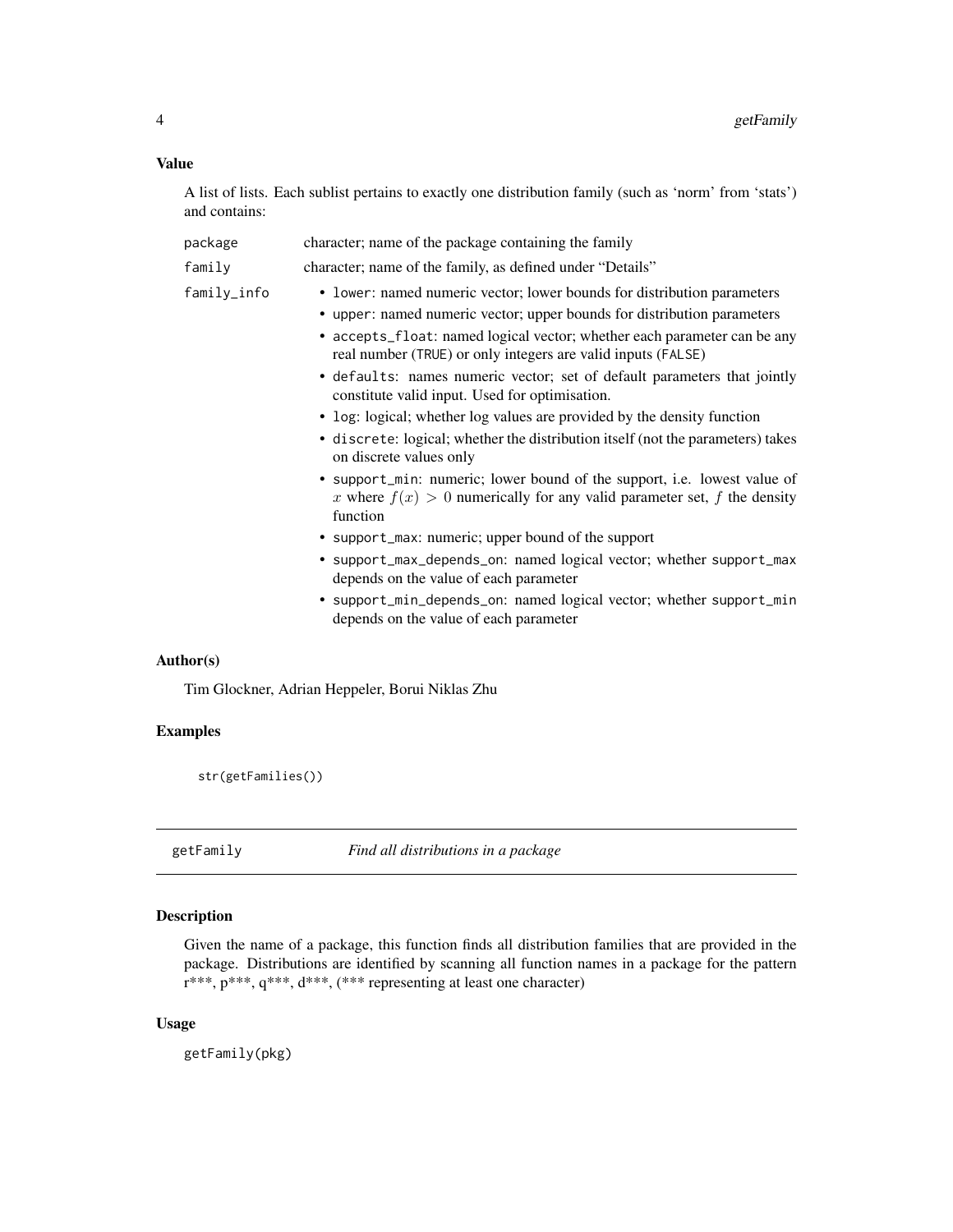# <span id="page-4-0"></span>getParams 5

# Arguments

pkg character string; name of the package

# Value

A list of of lists, the latter with two named elements:

| package | The name of the package as provided to the function                                          |
|---------|----------------------------------------------------------------------------------------------|
| family  | The name of the function that belongs to a distribution family, referred to as ***<br>above. |

# Note

The function make do with at least two functions that have the same remainder of the function name.

# Author(s)

Manuel Hentschel, Valentin von Trotha

# Examples

```
str(getFamily("stats"))
```
<span id="page-4-1"></span>getParams *Get parameters and their properties for a Distribution Family*

# Description

Given a distribution family, this function attempts to retrieve the distribution parameters and various characteristics, such as: valid parameter ranges, whether they accept non-integer values and the support of the distribution.

# Usage

getParams(fam, package)

# Arguments

| fam     | character or list. If fam is a list or a named vector, then it has the two entries<br>"package" and "family", e.g. list(package="stats", family="beta") |
|---------|---------------------------------------------------------------------------------------------------------------------------------------------------------|
| package | character. Optional argument if fam is given. In most cases the package can be<br>determined by getParams itself.                                       |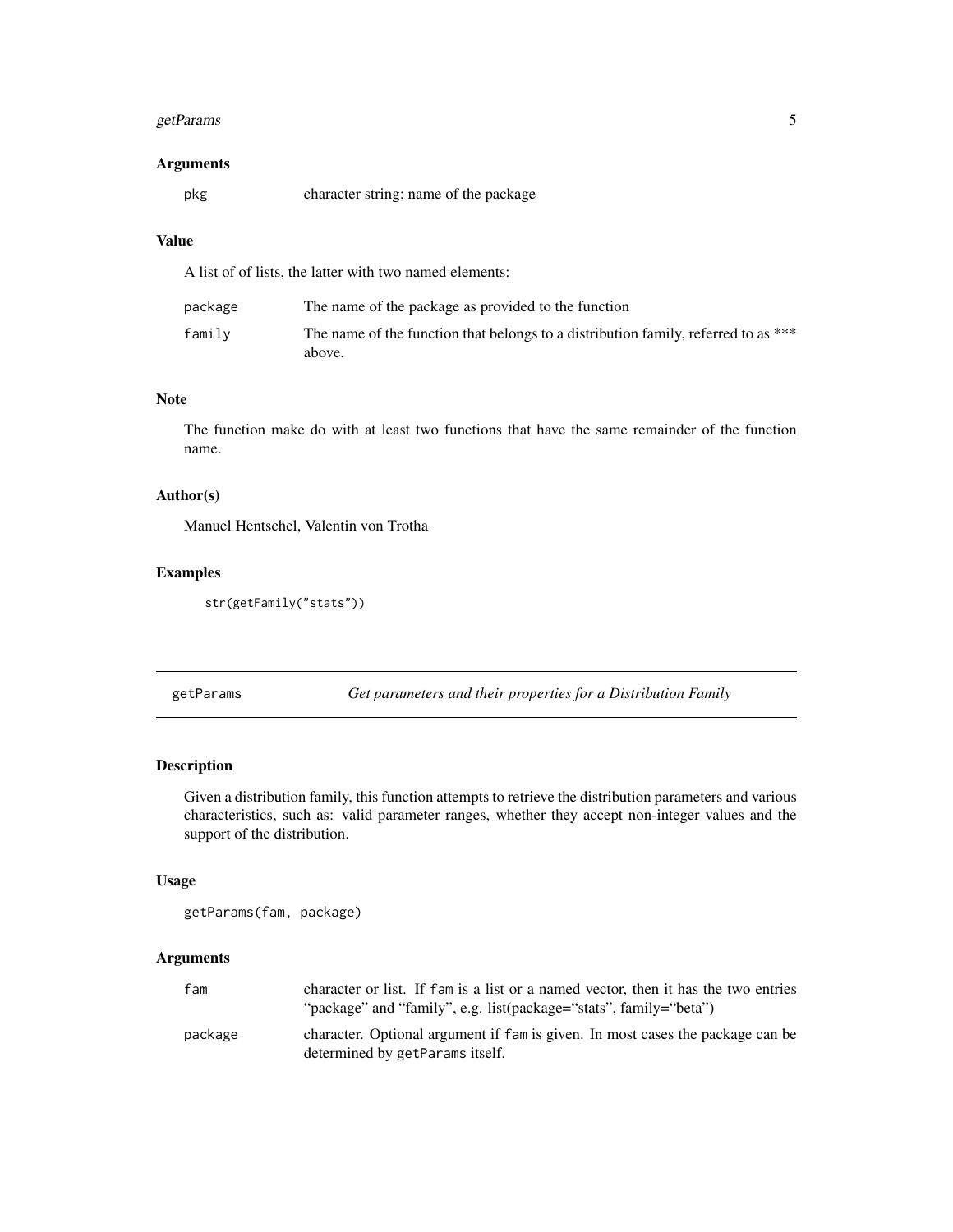# <span id="page-5-0"></span>Details

The family name is defined as the part of the function name that follows "d", "p", "q" and "r". So in case of the continuous uniform the family name is "unif".

The values returned by getParams are included in the DistributionFitR-package and updated with each package update. Users may use it to update the library of parameter characteristics themselves or find the function useful to use the parameter characteristics retrieved for other purposes.

# Value

For getParams a list with components, each of them a named vector: The names are the arguments of the distribution family as specified in e.g. the "r<distributionFamilyName>"-function, the value is described below:

| lower               | named vector; values: numeric, lower bound of the respective parameter value                                                                                                                                                                                                                                           |
|---------------------|------------------------------------------------------------------------------------------------------------------------------------------------------------------------------------------------------------------------------------------------------------------------------------------------------------------------|
| upper               | named vector; values: numeric, upper bound of the respective parameter value.<br>Length and names must coincide with entry lower.                                                                                                                                                                                      |
| accepts_float       | named vector; values: boolean, TRUE if respective parameter value is continuous,<br>FALSE if only integers are accepted. Length and names must coincide with entry<br>lower.                                                                                                                                           |
| defaults            | named vector; values: numeric, default values for the respective parameter<br>(needed for optimisation to work). Length and names must coincide with en-<br>try lower.                                                                                                                                                 |
| log                 | single boolean; TRUE if log(probability) is provided by d[family](), FALSE if they<br>are not. Generating log-probabilities oneself may be numerically unstable.                                                                                                                                                       |
| discrete            | single boolean; TRUE if only integers are taken as values, FALSE otherwise.                                                                                                                                                                                                                                            |
| support_min         | single numeric; left bound of support of the distributions density, i.e. minimum<br>value where the density is not zero.                                                                                                                                                                                               |
| support_max         | single numeric; right bound of support of the distributions density, i.e. maximum<br>value where the density is not zero.                                                                                                                                                                                              |
| supp_max_depends_on |                                                                                                                                                                                                                                                                                                                        |
|                     | named vector; value: booleans, TRUE if right support bound depends on the<br>repective parameter, FALSE if not. Note that dependency is currently imple-<br>mented as equality between bound and parameter, linear relationships may be<br>implemented in the future. Length and names must coincide with entry lower. |
| supp_max_depends_on |                                                                                                                                                                                                                                                                                                                        |
|                     | named vector; value: booleans, TRUE if right support bound depends on the<br>repective parameter, FALSE if not. See note in entry supp_max_depends_on.<br>Length and names must coincide with entry lower.                                                                                                             |

# Author(s)

Benedikt Geier, Borui Niklas Zhu

# See Also

See also [getFamilies](#page-2-1) for a convenient wrapper available to the user where distributions are extracted from whole packages.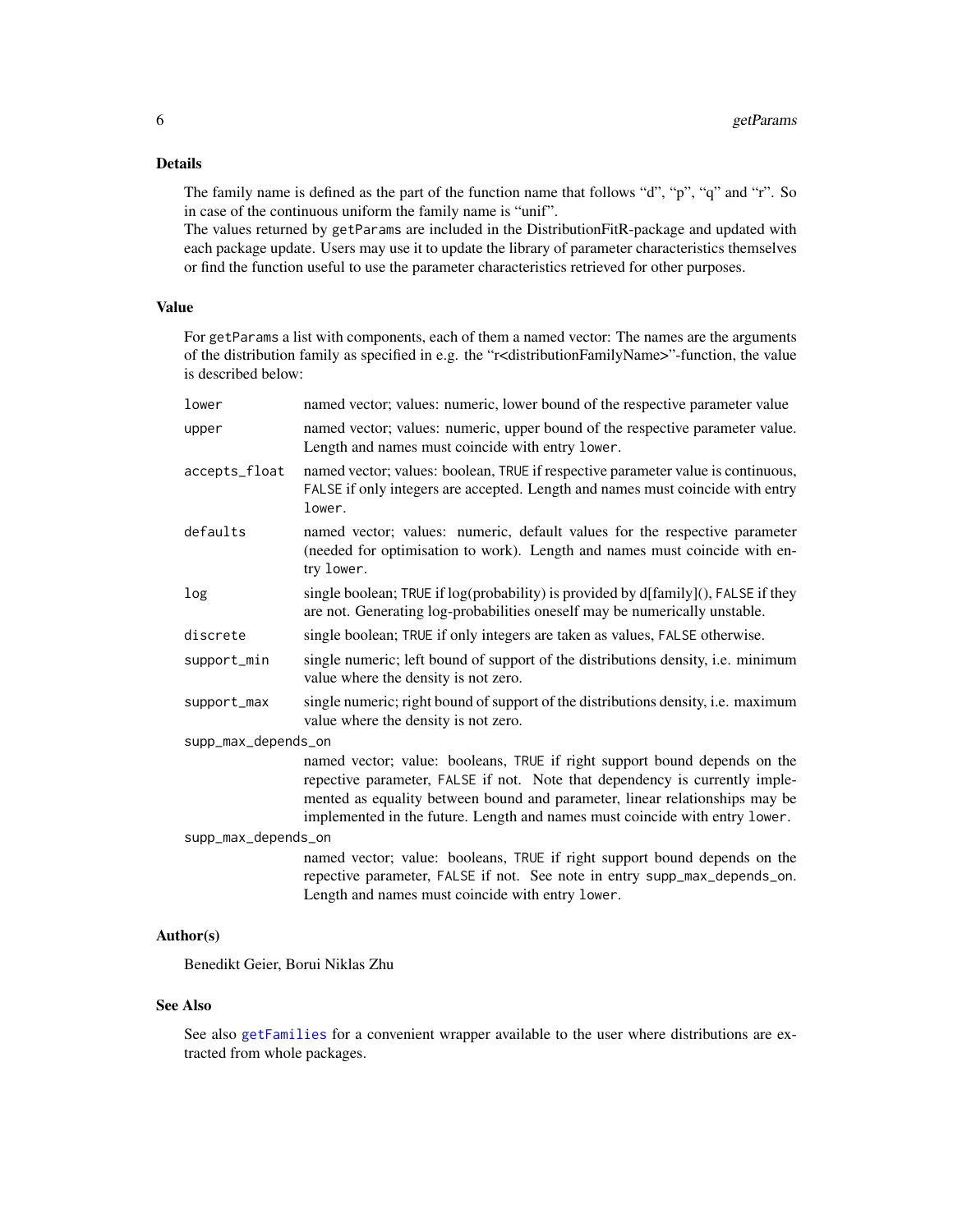#### <span id="page-6-0"></span>globalfit **7**

# Examples

```
getParams("beta", package = "stats")
getParams("unif", package = "stats" )
```
<span id="page-6-1"></span>globalfit *Detect continuity and fit multiple distributions to given data*

# Description

Given a numerical data vector, this function fits multiple distributions with the maximum likelihood method and returns an object containing the best fitted parameters and information criteria. Refer to the "Examples" section or the result class [globalfit](#page-8-1) on how to sort and output the results with e.g. [summary](#page-0-0).

# Usage

```
globalfit(data, continuity = NULL, method = "MLE",verbose = TRUE, packages = "stats",
  append_packages = FALSE, cores = NULL,
 max\_dim\_discrete = Inf, sanity = 1,
  timeout = 5)
```
# Arguments

| data       | numeric vector of data points.                                                                                                                                                               |
|------------|----------------------------------------------------------------------------------------------------------------------------------------------------------------------------------------------|
| continuity | logical; if TRUE, the data is fitted with continuous distributions. If no input is<br>given, the data will be tested for continuity.                                                         |
| method     | character; method for parameter estimation. So far only Maximum-Likelihood<br>is implemented, thus this argument must be "MLE".                                                              |
| verbose    | logical; if TRUE, show progress and packages from where to fit distributions.                                                                                                                |
| packages   | either a character vector with names of packages;<br>or a list such as those returned by getFamilies<br>or NULL, i.e. all families known by this package (recommended).<br>default: "stats". |
|            |                                                                                                                                                                                              |

append\_packages

logical; if TRUE (default) appends packages specified in the argument packages to the standard search list, if FALSE globalfit will use only those packages and ignore the standard search list.

max\_dim\_discrete

non-negative integer; distributions with more non-continuous parameters than max\_dim\_discrete will not be considered. Manual setting is recommended if calculation speed has to be cut down.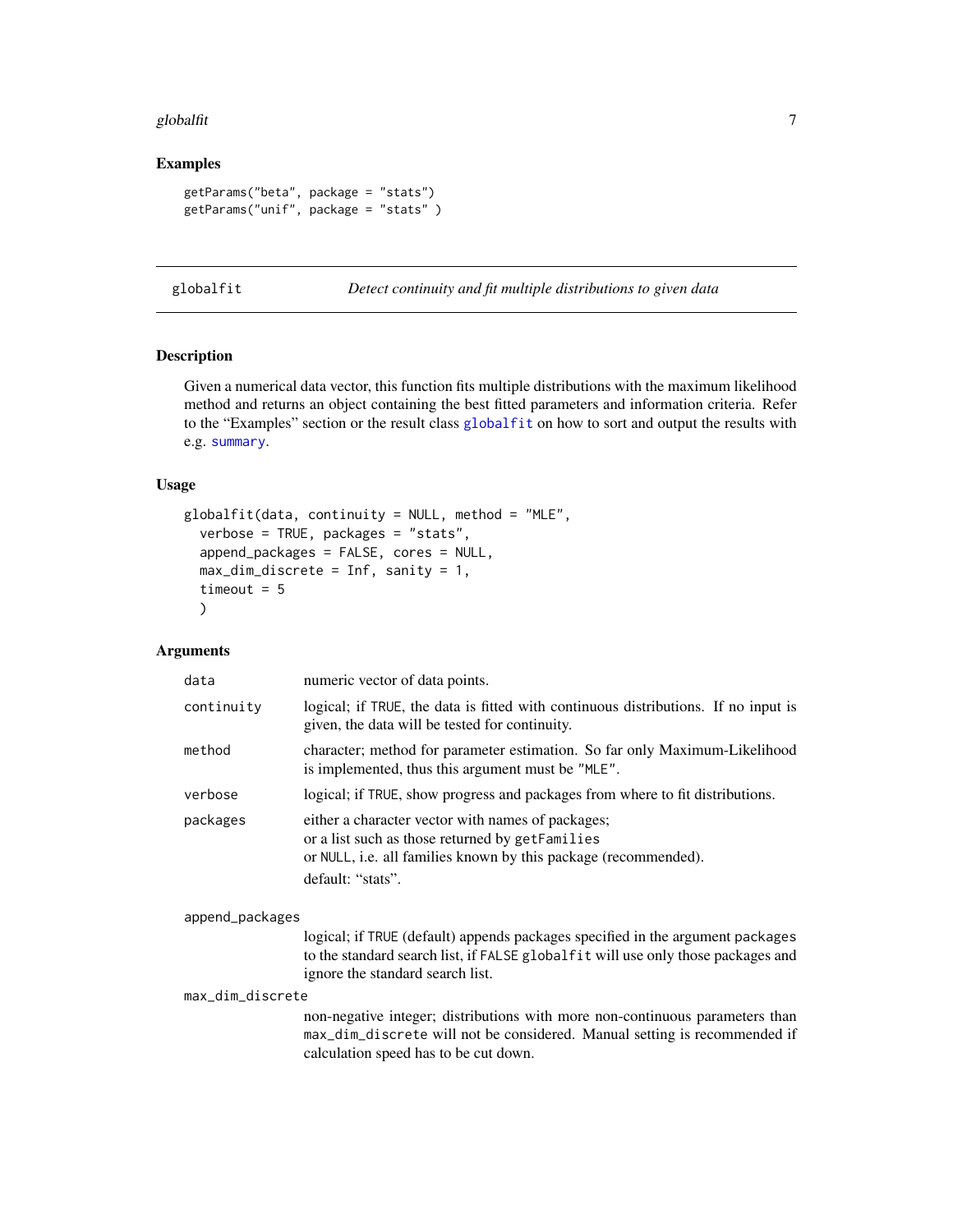<span id="page-7-0"></span>

| cores   | integer; number of CPU cores to be used in the calculations of best fitted param-<br>eters and information criteria.                                                                                                                                                     |
|---------|--------------------------------------------------------------------------------------------------------------------------------------------------------------------------------------------------------------------------------------------------------------------------|
| sanity  | either a positive numeric or logical; if it is a positive numeric, it controls a<br>sanity check where obviously bad fits are filtered out. The smaller the number,<br>the stricter the check will be executed and the more potential distributions will<br>be rejected. |
|         | If sanity = FALSE a sanity check is not carried out.<br>(Distribution FitR generally depends on other packages to supply reasonable dis-<br>tribution functions.)<br>Default is 1.                                                                                       |
| timeout | logical or numeric. if it is a positive numeric, it gives the seconds until timeout<br>for the underlying optimiser optim.                                                                                                                                               |
|         | If timeout = FALSE no timeout is performed.                                                                                                                                                                                                                              |

# Details

If there is no continuity input given, this function first tests via multiple criteria whether the data is continuously or discretely distributed. Given that information, the related distributions from getFamilies() are fitted to the data via maximum likelihood method and information criteria are calculated. For discrete data not in the form of integers only, an appropriate linear transformation is applied to ensure stable optimization.

Since DistributionFitR technically allows for comparing over all distributions in any R-package, computation speed is likely to be an issue. The following may help:

- using argument packages with append\_packages = FALSE to restrict the search to certain packages
- discarding distributions with too many discrete parameters using argument max\_dim\_discrete
- specifying timeout, which affects the maximum time spent on each distribution (not overall!). The value in timeout will not be translated directly to the actual maximum time due to differing number of times optim is run under different algorithms.

#### Value

globalfit returns an object of class [globalfit](#page-8-1).

# Author(s)

Moritz Lauff, Kiril Dik, Nadine Tampe, Borui Niklas Zhu, Benedikt Geier, Moritz Kern

# Examples

```
# Example 1
data \le - rnorm(n = 100, mean = 70, sd = 4)
r <- globalfit(data, cores = if(interactive()) NULL else 2)
summary(r)
```
# continuous or discrete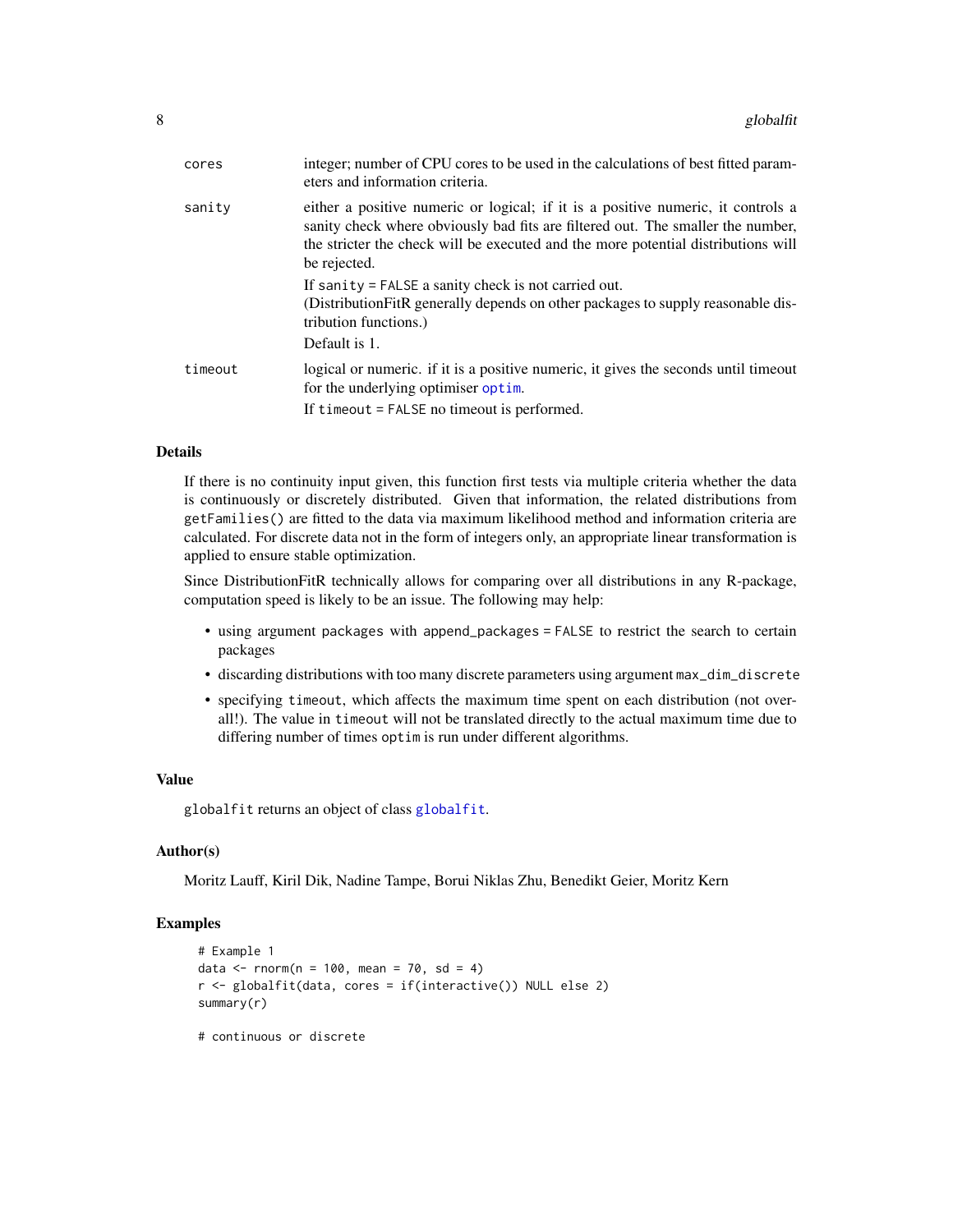# <span id="page-8-0"></span>globalfit-class 9

```
# Example 2
# Alternatively, it is possible to input whether the data is
globalfit(data, continuity = TRUE)
# Example 3
# fit over all distribution in the standard search list
globalfit(data, packages = NULL)
```
<span id="page-8-1"></span>globalfit-class *Class "globalfit"*

# Description

The class globalfit handles return objects from [globalfit.](#page-6-1) It contains for some given data a list of fitted distributions, their estimated parameters and supplementary information.

# Objects from the Class

Objects can be created by calls of the form new ("globalfit", data, continuity, method, fits). More comfortably, you may use the function [globalfit](#page-6-1). The result of these calls is a globalfit object.

# **Slots**

call the call, which created this object

data vector of data points

continuity logical; if TRUE, indicating that the data points come from a continuous distribution; if FALSE, indicating that they come from a discrete distribution

method character; the method used for the fit.

fits list of S4-objects of class [optimParams](#page-11-1)

#### Methods

- summary signature(object = "globalfit"): summarizes the object and creates an object of [globalfitSummary](#page-9-1). Specify argument ic to choose how the results are to be sorted (as in method sort.
- hist signature(x = "globalfit"): computes a histogram of the given data points and plots it together with the density of the estimated best fit. Specify argument which to choose which fitted density to overlay: the number of the fit as returned by summary; i.e. which = 1 for the best fit, which = 2 for the second-best etc. Default is 1.
- **print** signature( $x = "globalfit")$ : applies the method [summary](#page-0-0) and prints the result.
- AIC signature( $x =$ "globalfit"): shows the AIC value of the fits. Specify argument n to display AIC for the n best fits according to this criterion.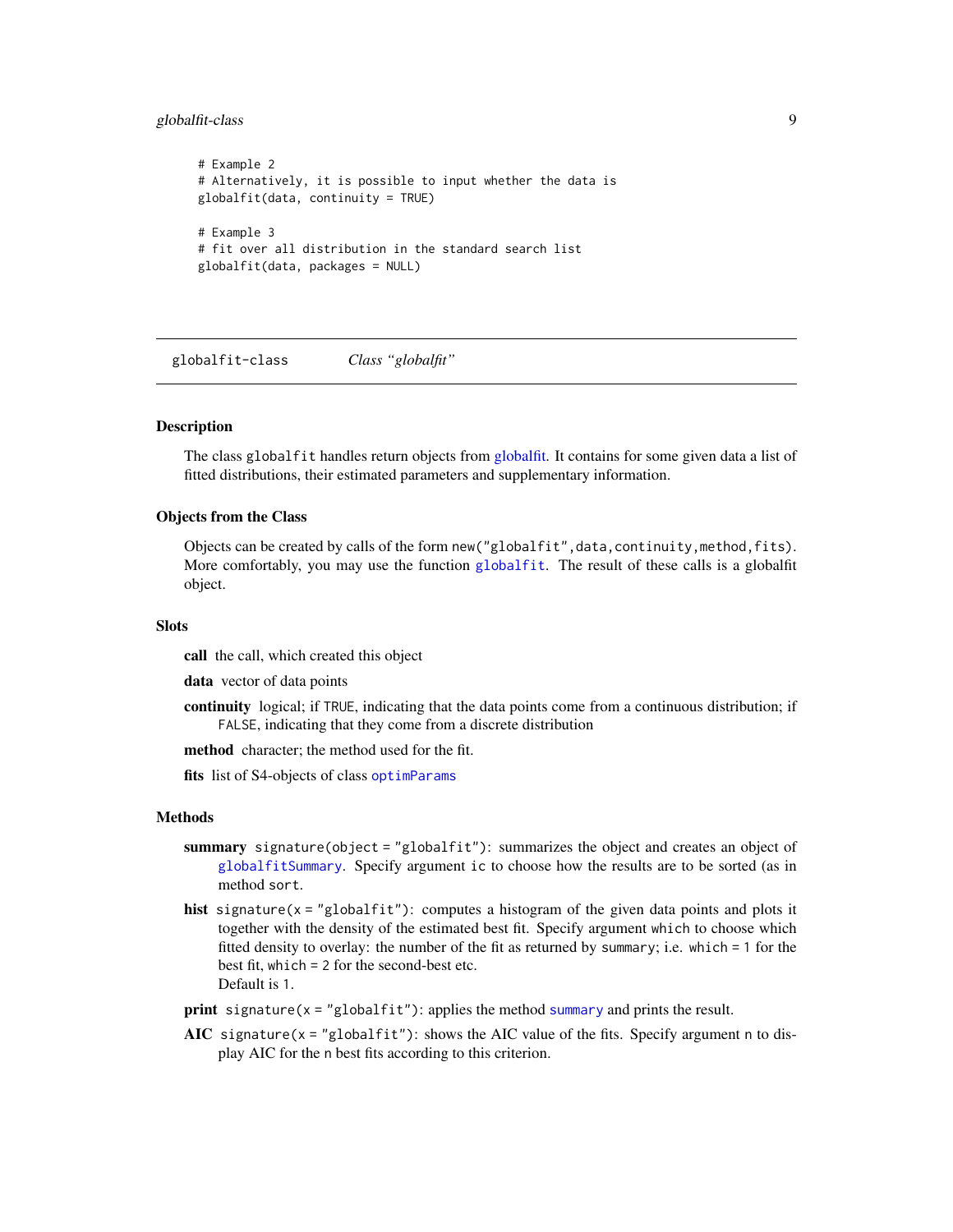- BIC signature( $x = "globalfit")$ : shows the BIC value of the fits. Specify argument n to display BIC for the n best fits according to this criterion.
- sort signature( $x = "globalfit")$ : sorts the results in slot fits by the information criterium selected. in argument ic. Available options are "AIC", "BIC" or "AICc".

# Author(s)

Moritz Lauff, Kiril Dik, Nadine Tampe, Borui Niklas Zhu, Benedikt Geier, Moritz Kern

#### See Also

[globalfitSummary](#page-9-1) [optimParams](#page-11-1) [globalfit](#page-6-1)

# Examples

```
data <- rnorm(n = 100, mean = 10, sd = 1)r <- globalfit(data, cores = if(interactive()) NULL else 2)
sort(r, ic = 'BIC')print(r)
summary(r)
summary(r, ic = 'AICc', n = 7)hist(r, ic = 'BIC', which = 4)
AIC(r, n = 2)BIC(r)
```
<span id="page-9-1"></span>globalfitSummary-class

*Class "globalfitSummary"*

#### Description

The globalfitSummary-class is the class to handle the entries of the class [globalfit](#page-8-1) and assemble them together for summary.

#### Objects from the Class

Objects can be created by calls of the form new ("globalfitSummary", data, continuity, method, fits, ic). More comfortably, you may use the method [summary](#page-0-0) on an object of class [globalfit](#page-8-1) - its result is a globalfitSummary-object.

<span id="page-9-0"></span>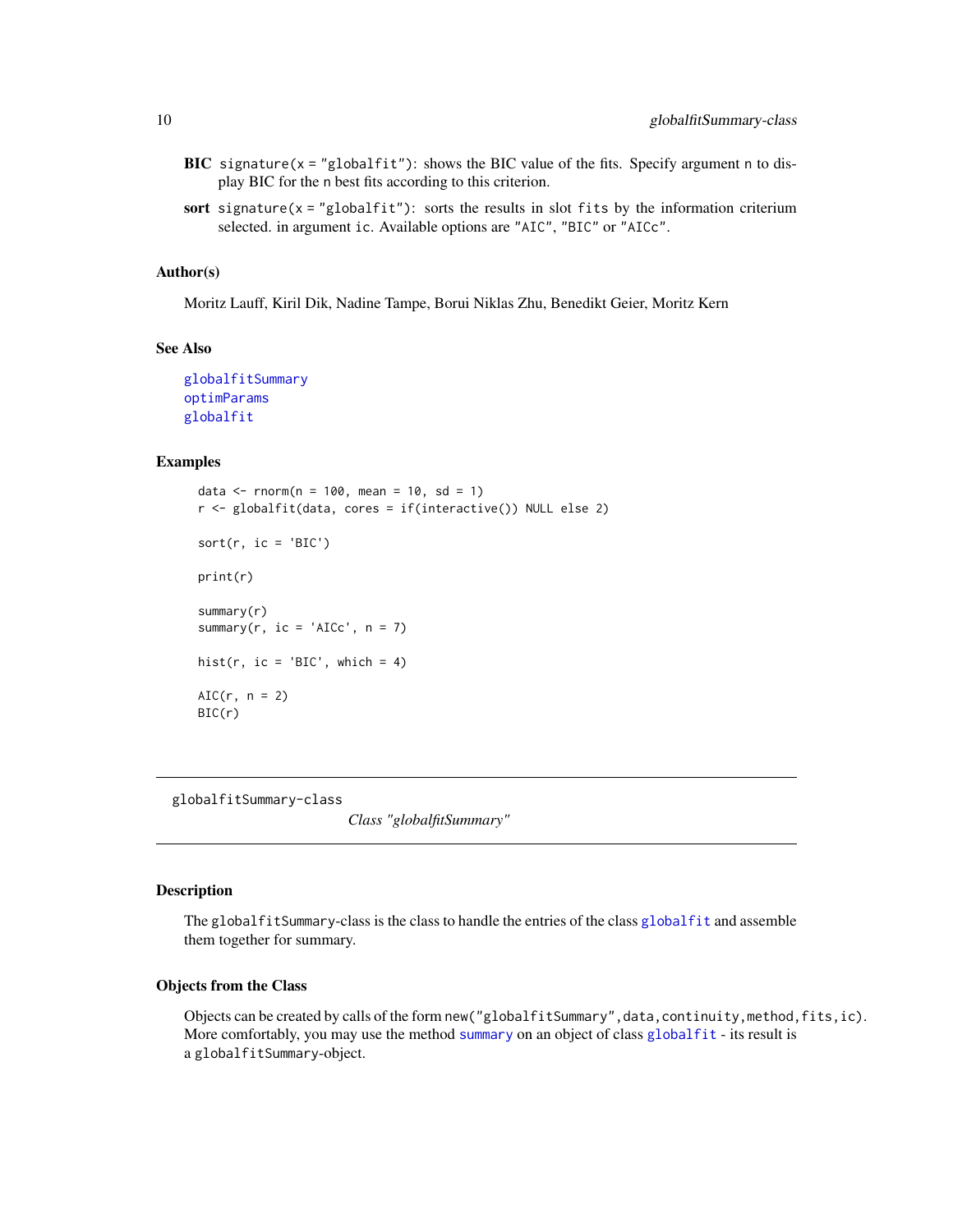#### <span id="page-10-0"></span>**Slots**

call the call, which created the [globalfit](#page-8-1), where this object originated.

data vector of data points

- continuity logical; if TRUE, indicates that the data points come from a continuous distribution; if FALSE, indicates that they come from a discrete distribution
- method character; the method used for the fit.
- fits data frame; sorted by the ic selected in summary or the constructor call, with the columns: family, package and ic.

ic character; indicates by which crietrion fits was sorted.

# Methods

show signature( $x =$ "globalfitSummary"): display the object  $print$  signature( $x = "globalfitSummary")$ : calls show

# Author(s)

Moritz Kern

# See Also

```
globalfitSummary
globalfit
optimParams
```
# Examples

```
data <- rnorm(n=100, mean=10, sd= 1)
r <- globalfit(data, cores= if (interactive()) NULL else 1,
               packages="stats", append_packages=FALSE)
summary(r)
```
<span id="page-10-1"></span>install.packages\_DistributionFitR

*Installs all packages from DistributionFitR's standard search list.*

#### Description

DistributionFitR comes with an extensive list of distribution families on CRAN together with their characteristics, referred to in our manuals as "standard search list". This function is a helper to install all the packages which contribute to this list. Usage is exactly like install.packages in base R, but without the need to specify which packages to install. If some packages fail to install, the others will not be affected (except dependencies).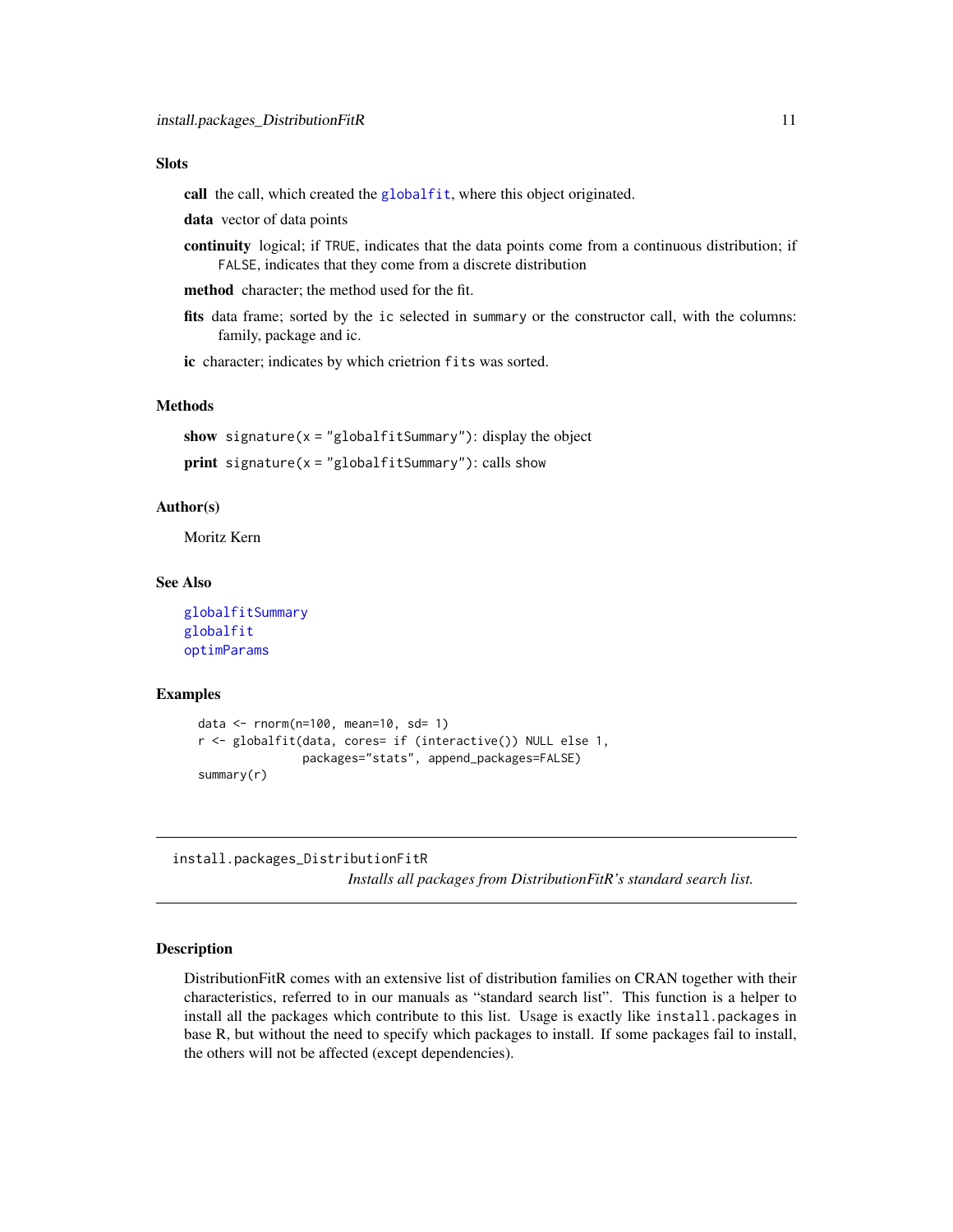#### <span id="page-11-0"></span>Usage

install.packages\_DistributionFitR(...)

# Arguments

... any argument that can be passed to base R's install.packages, except the argument pkgs.

#### Value

invisible NULL.

#### Author(s)

Borui Niklas Zhu

#### Examples

```
## Not run:
 # running the next command will run several minutes
 # and install many packages
 install.packages_DistributionFitR()
```
## End(Not run)

<span id="page-11-1"></span>optimParams-class *Class "optimParams"*

# **Description**

The class optimParams handles the slot fits of the class [globalfit](#page-8-1). It contains for some given data the optimization results and their characteristics.

# Objects from the Class

Objects can be created by calls of the form new("optimParams",family,package,estimatedValues,AIC,BIC,AICc,san: More comfortably, you may use the function [globalfit](#page-6-1). The list elements in the fits-slot of the result is a optimParams-object.

#### Slots

family character string; indicating the family name in the package, e.g. "norm".

package character string; indicating the package where the family was found, e.g. "stats".

estimatedValues named numeric vector; the estimated parameters of the family.

AIC numeric; Akaike Information Criterion.

BIC numeric; Bayes Information Criterion.

AICc numeric; small sample-corrected Akaike Information Criterion.

sanity named list; with numeric items hist\_check und int\_check and boolean item good as a result of the sanity check.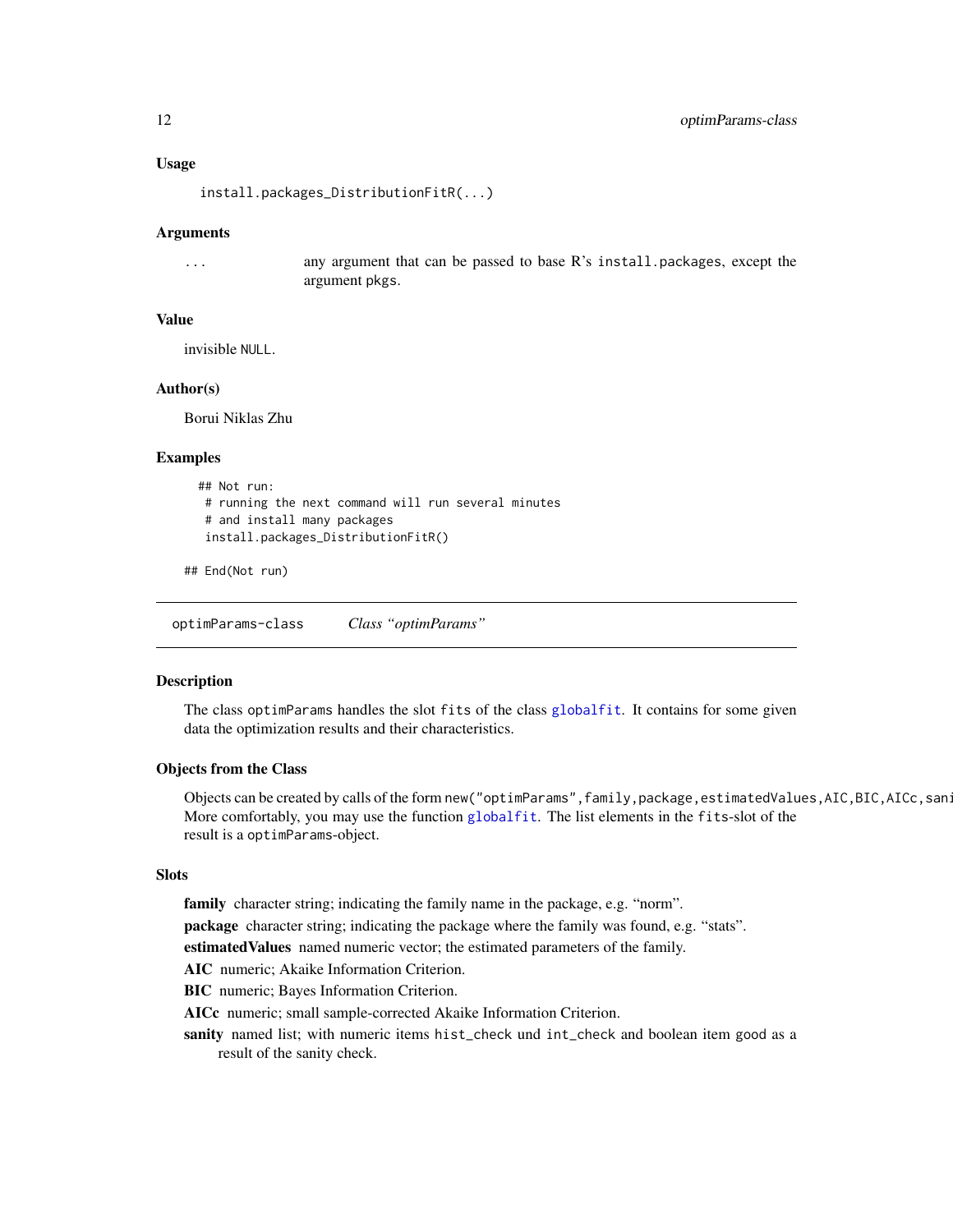# <span id="page-12-0"></span>optimParams-class 13

# Author(s)

Moritz Kern

# See Also

[globalfitSummary](#page-9-1), [globalfit](#page-6-1)

# Examples

```
data <- rnorm(n=100, mean=10, sd= 1)
r <- globalfit(data, cores= if (interactive()) NULL else 1,
              packages="stats", append_packages=FALSE)
```
# optimParams of best fit r@fits[[1]]